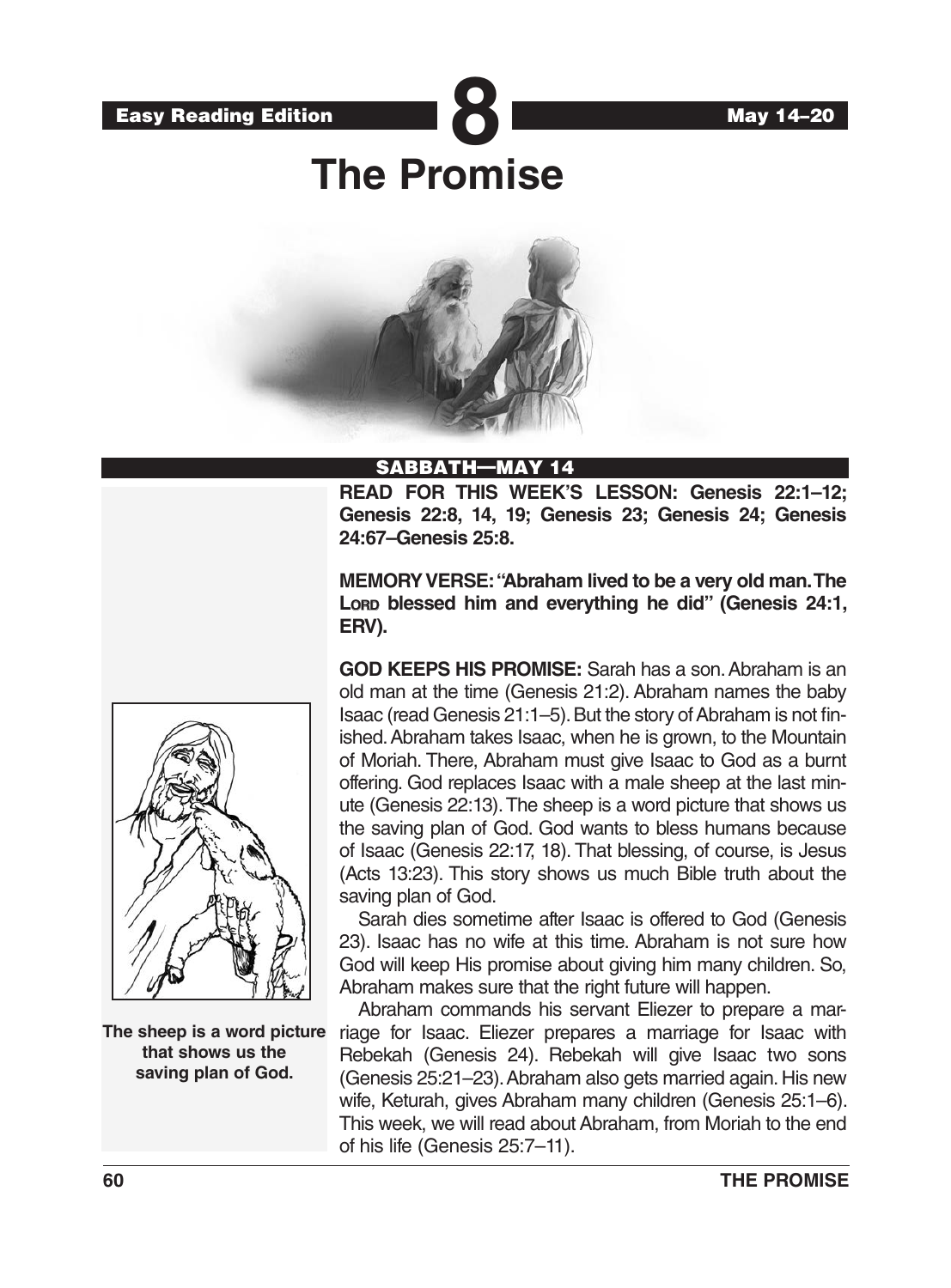### SUNDAY—MAY 15 Lesson 8

### **ON THE MOUNTAIN OF MORIAH (Genesis 22:1–12)**

**What is the meaning of the test that God gives to Abraham? What spiritual lessons can we learn from this surprising story? For the answers, read Genesis 22:1–12 and Hebrews 11:17.**

God commands Abraham to give Him Isaac as a burnt offering. This command goes against an important Bible rule, right? God forbids His people to kill other humans and offer them as religious gifts to Him. So, why does God now test Abraham in this powerful and difficult way?

First, we must understand what a Bible test is. Then, we will better understand the answer to this difficult question. In the Bible, a test includes two parts or ideas. The first part of a Bible test is to show you what is in your heart (Deuteronomy 8:2; compare with Genesis 22:12). The second part of a Bible test shows the mercy of God to the person who takes the test (Exodus 20:18–20).

So, in this test, Abraham takes a risk. If Abraham gives up Isaac, Abraham will lose his "future" (that is, his future children that will be born to him because of Isaac). But Abraham trusts God, even if he does not understand the test. Faith means that we trust God, right? We trust God even when we can't see or understand what is happening.

Bible faith is not about what we give to God. For sure, what we give to God is important (Romans 12:1). But Bible faith is really about our trust in God and accepting His mercy that we did nothing to earn.

We see this Bible truth in the story on the Mountain of Moriah. Look at all the good things that Abraham did in his life before this time. Abraham did many good works. He was kind and helped other people. Now he takes a trip to the Mountain of Moriah with his son. For sure, this trip causes Abraham to suffer as he thinks about what will happen to Isaac there. But none of these things are enough to save Abraham. Why? Because the Lord Himself gives a male sheep for the offering. This male sheep shows us the only way to be saved: Jesus.

This story also shows us the mercy of God for us. Our good behavior does not save us. Only the obedience of Jesus saves us (Ephesians 3:8; compare with Romans 11:33).

**What does this story about Abraham teach you about faith? How should we show faith?**



**Bible faith is really about our trust in God and accepting His mercy that we did nothing to earn.**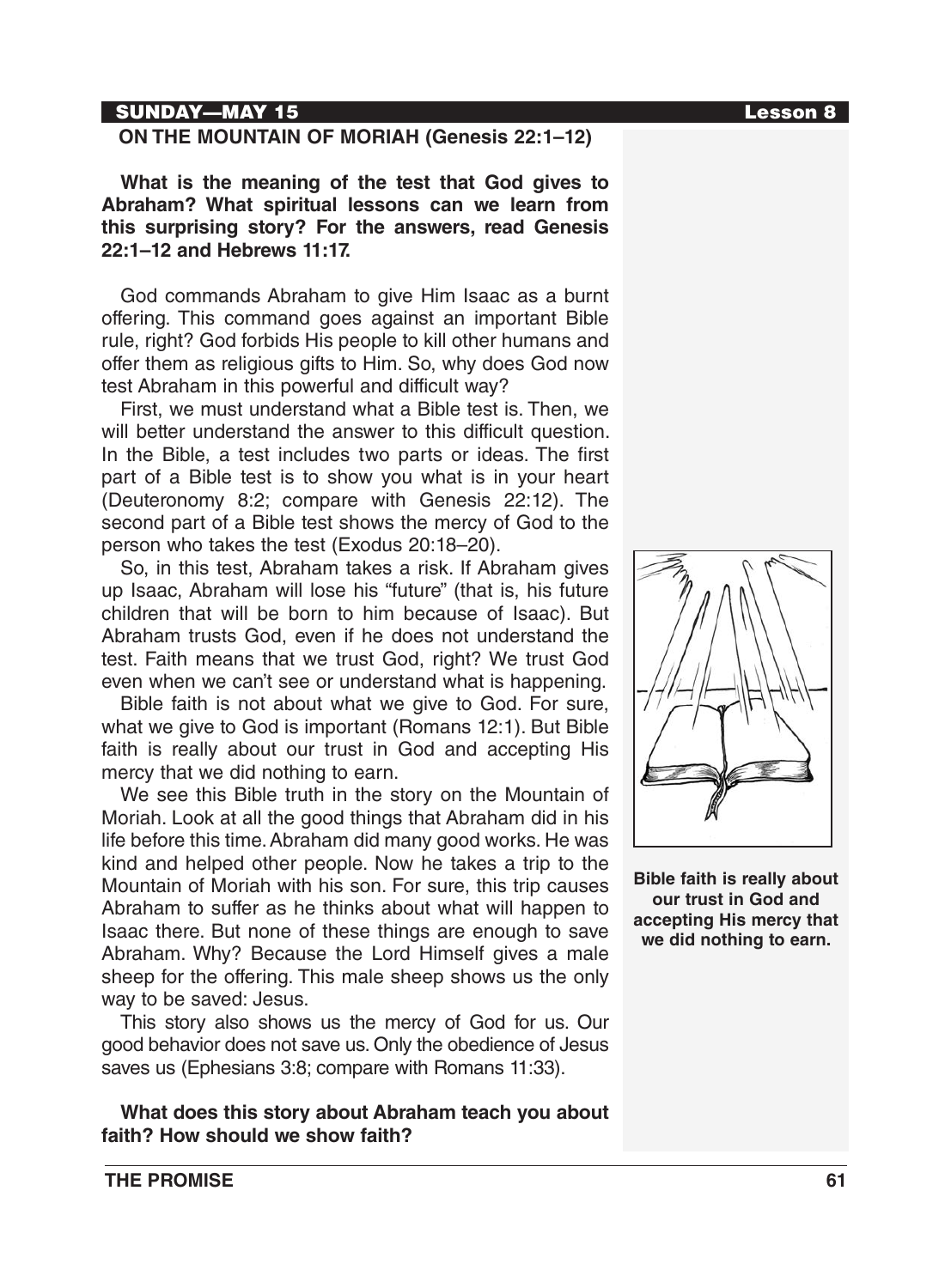**Abraham turns and sees behind him the male sheep "whose horns were caught in a bush" of thorns (Genesis 22:13, ERV).**

# **GOD WILL GIVE US WHAT WE NEED (Genesis 22:8, 14, 19)**

# **How does God keep His promise that He will give Abraham and Isaac what they need? What does God give them? For the answers, read Genesis 22:8, 14, 18.**

Isaac asks his father where they will get the lamb needed for the offering. Abraham gives his son an interesting answer: " 'God himself will provide [bring] the lamb for the burnt offering, my son' " (Genesis 22:8, NIrV). This verse also may be written as: "God will offer Himself as the Lamb."

The answer of Abraham shows us what the saving plan of God is all about. The Lord Himself will suffer and pay the penalty for our sins!

# **The story about Abraham and Isaac on the Mountain of Moriah shows us what will happen on the cross. Read John 1:1–3 and Romans 5:6–8. How do these verses help us understand what happened at the Cross?**

There, on the Mountain of Moriah, Abraham turns and sees behind him the male sheep "whose horns were caught in a bush" of thorns (Genesis 22:13, ERV). This male sheep shows us Jesus, who wore a crown made from thorns. Abraham sees Jesus in the word picture of this sheep, too. That is why "Abraham named that place 'the Lora sees.' That is the reason people today say, 'On this mountain the Lorp is seen' " (Genesis 22:14, CEB). Jesus Himself gives us proof that Abraham saw Him in the gift of the male sheep that day on the mountain. Jesus says, " 'Your father Abraham was filled with joy at the thought of seeing my day. He saw it and was glad' " (John 8:56, NIrV).

"God commands Abraham to kill his son. Why does God give Abraham this difficult test? Because God wants to give Abraham a test of faith. God also wants to show Abraham His saving plan. Abraham suffers very much during this test. God allows Abraham to suffer so that Abraham will understand from his own experience how much God will give to us when He offers His Son to save us humans."—Ellen G. White, *Patriarchs and Prophets*, page 154, adapted.

**How does this story about Abraham help us better understand what happened at the Cross?**

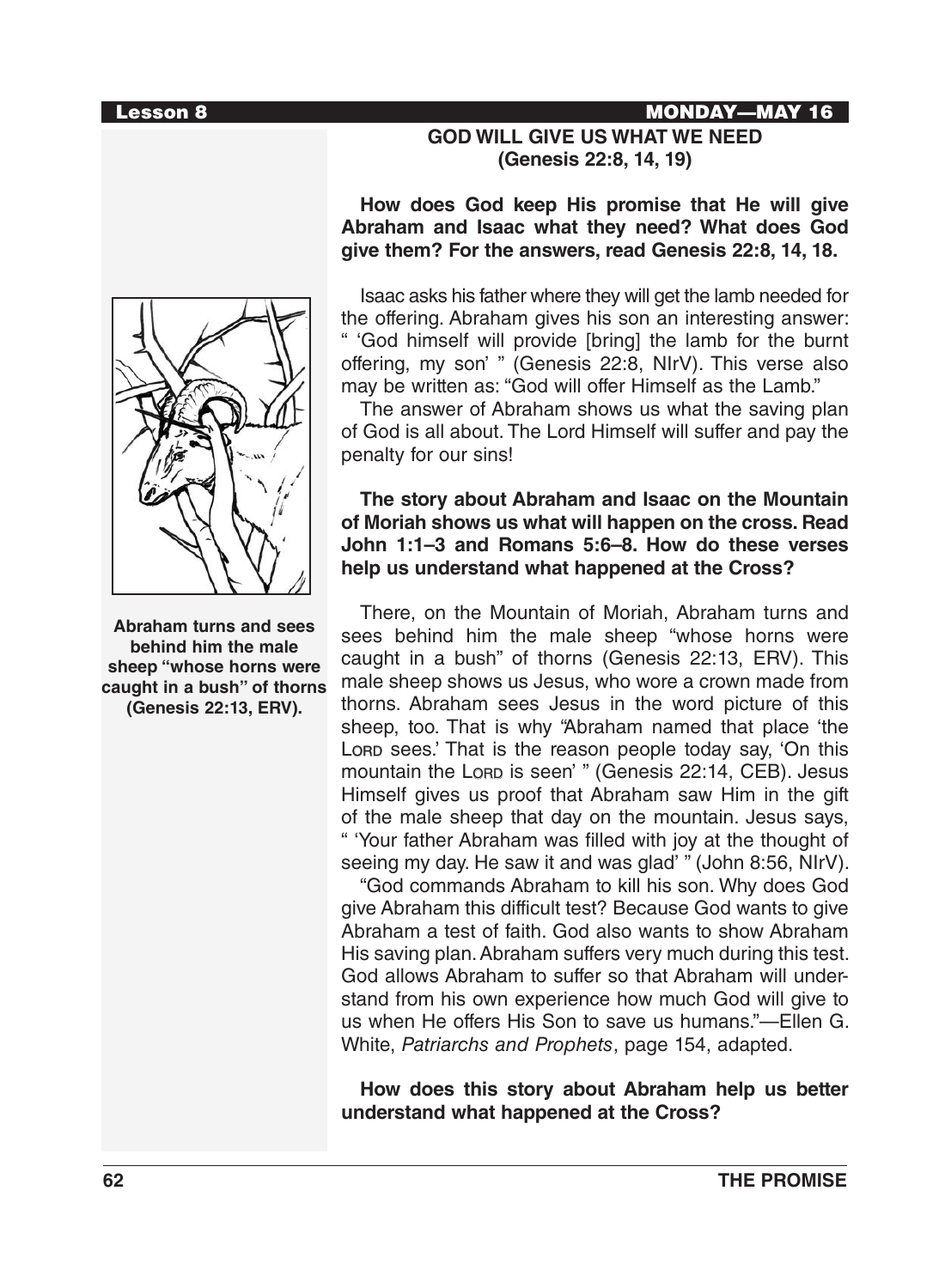### TUESDAY—MAY 17 Lesson 8

# **SARAH DIES (Genesis 23)**

In Genesis 22:23, we read that Rebekah is born. Rebekah is the future wife of Isaac (Genesis 24). In Genesis 23, we read that Sarah dies and is buried. Sometime after her death, Abraham marries Keturah (Genesis 25:1–4).

**What important parts do the death of Sarah and the place where she is buried have in the promise that God makes to Abraham? For the answer, read Genesis 23.**

Sarah dies sometime after Isaac comes back from the Mountain of Moriah. The Bible tells us that Sarah "lived to be 127 years old" (Genesis 23:1, ERV). Sarah is the only woman in the Old Testament whose age is written down in the Bible. This information shows us that Sarah is a very important person in the story about Abraham. She joined him on his travels. She was by his side, for better or for worse. She was part of his life when he failed to show faith from time to time (Genesis 12:11-13).

Most of Genesis 23 talks about the grave that Abraham bought for Sarah. This story talks more about the place where she is buried than about her death. The Bible tells us that Sarah dies in the land of Canaan (Genesis 23:2). Sarah is the first person from the family of Abraham who dies in the Promised Land and is buried there. So, the death of Sarah is connected with the Promised Land.

Abraham argues with the sons of Heth about the land that Abraham wants to buy as a grave for Sarah. This story shows us that Abraham is interested in far more than a place to bury his wife. Abraham is interested in making his home in the Promised Land forever.

**Read Genesis 23:6. What does this Bible verse tell us about how much people respected Abraham? Why is the respect and honor that other people showed Abraham so important to the plan that God had for Abraham and his life? In Genesis 23, we read that** 



**Sarah dies and is buried.**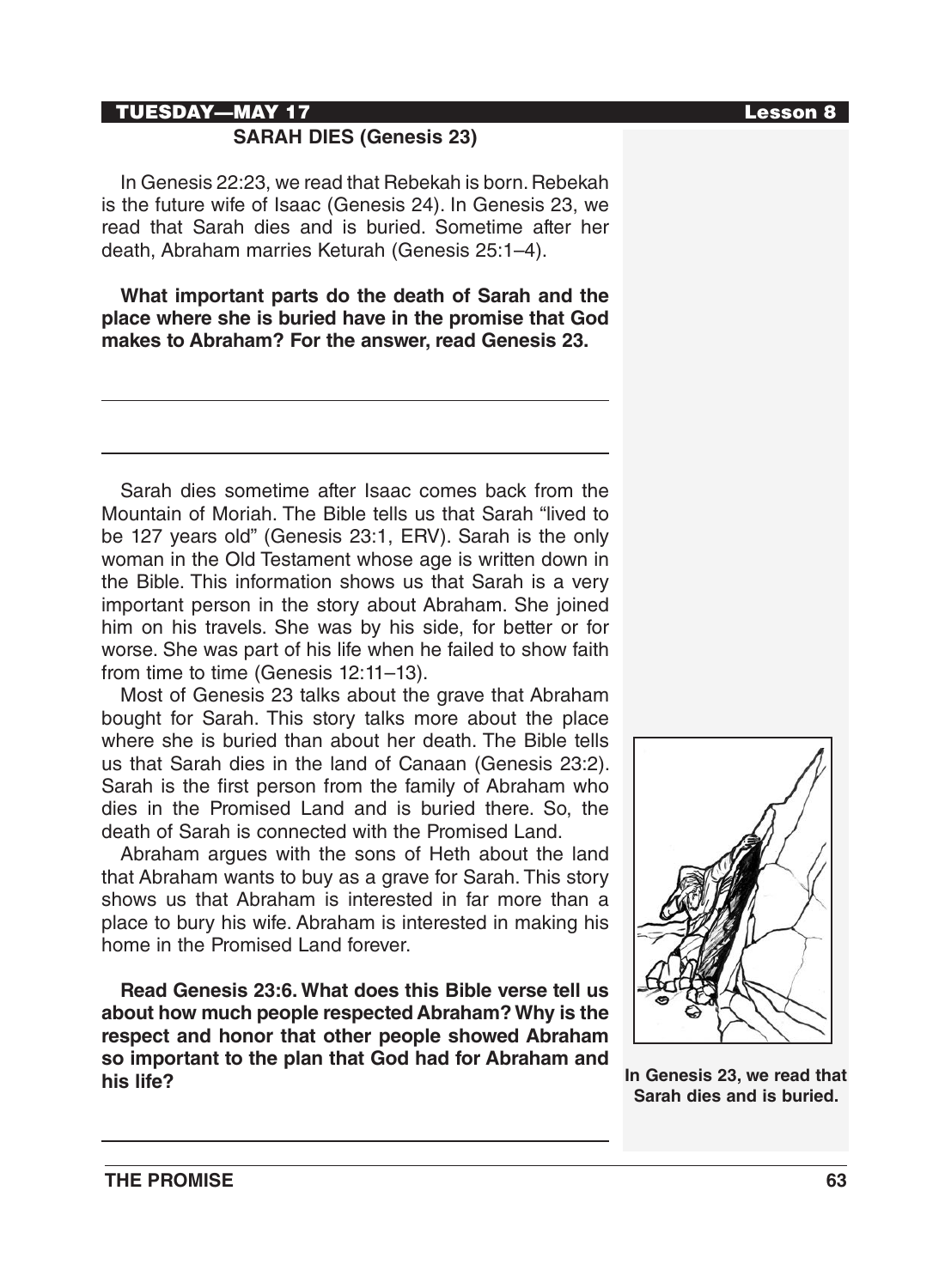### Lesson 8 WEDNESDAY—MAY 18



**The story about the marriage of Isaac and Rebekah is filled with prayers and promises.**

# **A WIFE FOR ISAAC (Genesis 24)**

Genesis 23 tells us that Sarah dies. Genesis 24 tells us the story about how Isaac marries Rebekah. The death of Sarah is connected to the marriage of Isaac and Rebekah.

### **Why is Abraham worried about a wife for Isaac? Why does Abraham not want Isaac to marry a Canaanite woman? For the answers, read Genesis 24.**

Abraham trusts the promise of God. So, Abraham believes his future children will live in the Promised Land. That is why Abraham does not want Isaac to make his future home outside the Promised Land (Genesis 24:7). Also, Abraham does not want Isaac to marry someone who will turn his heart away from God. So, Abraham sends his servant to find a wife for Isaac from among the family group of Abraham. Isaac brings his bride into the tent of his mother Sarah. Isaac loves Rebekah "very much. So he was comforted after his mother's death" (Genesis 24:67, ERV). We see from this story that Isaac is filled with pain and sorrow after his mother died.

The story about the marriage of Isaac and Rebekah is filled with prayers and promises. From this beautiful story, we can learn many lessons about the loving-favor of God and about human freedom. Abraham asks his servant to swear an oath in the name of God: " 'The Lord is the God of heaven and the God of earth. I want you to make a promise to me in his name' " (Genesis 24:3, NIrV). Do you see that Abraham believes that God is the One who made the skies and the earth (Genesis 1:1; Genesis 14:19)?

Next, Abraham talks about " 'the Lorp, the God of heaven' " and " 'His angel' " (Genesis 24:7, ERV). These two names show us the Angel of the Lord who came from heaven to the Mountain of Moriah. He stopped Isaac from being killed (Genesis 22:11). This Angel is the same God who controls all life. He will lead the servant of Abraham to choose a bride for Isaac.

Abraham accepts that the woman may not choose to marry Isaac. Yes, God is all-powerful. But He does not force anyone to obey Him. Rebekah can say yes or no. God will respect her decision. So, we see in this story an example of the gift of free choice that God gives us.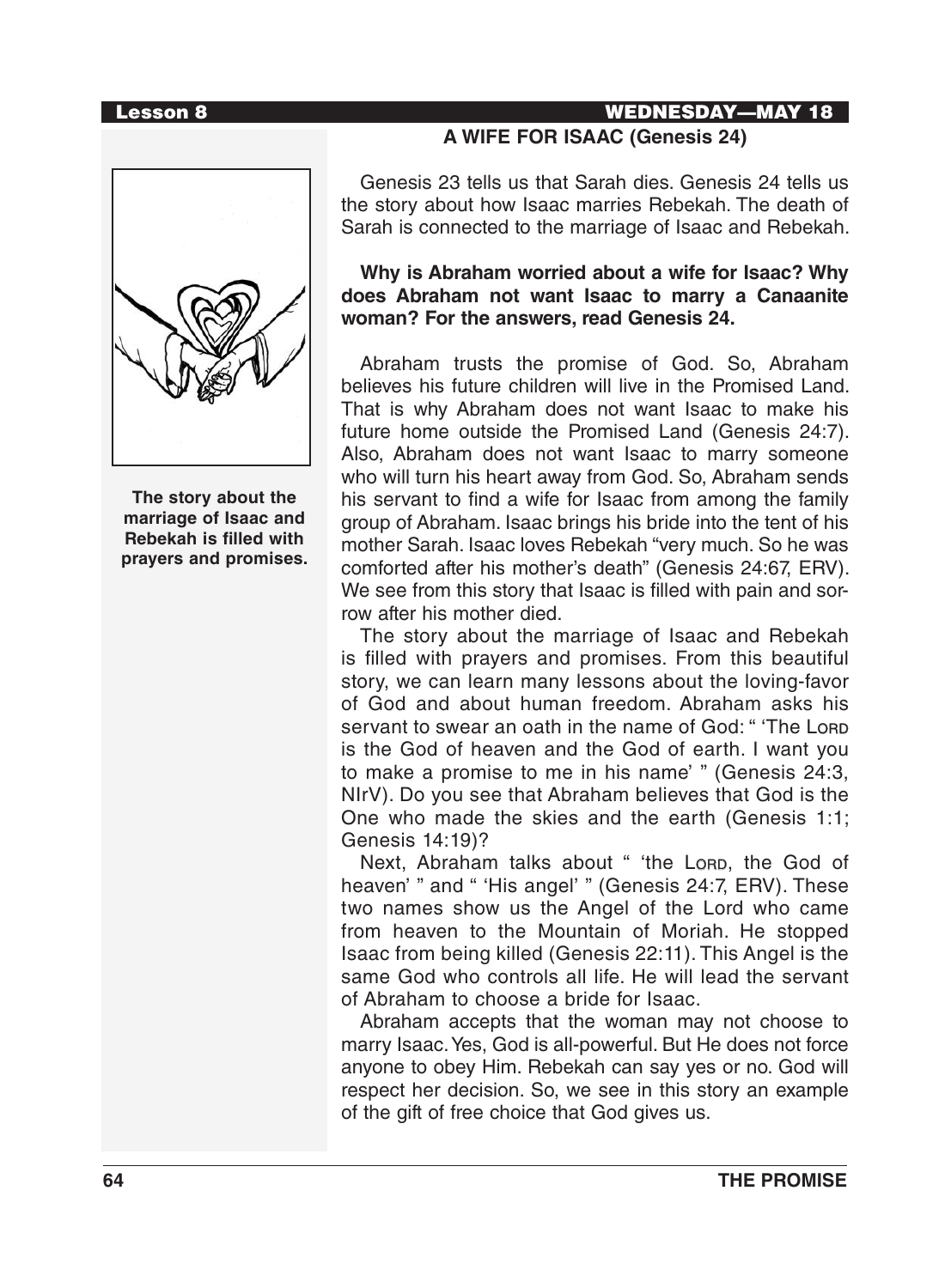# THURSDAY—MAY 19 Lesson 8

# **A WIFE FOR ABRAHAM (Genesis 24:67–Genesis 25:8)**

**Read in Genesis 24:67–Genesis 25:8 about the final happenings in the life of Abraham. What do these stories show us?**

After Sarah dies, Abraham marries again. His wife comforts him after the death of Sarah in the same way that Rebekah comforts Isaac (Genesis 24:67).

The name of the new wife of Abraham is Keturah. Who is Keturah? We are not really sure. The Bible talks about the sons of Keturah and Abraham in the same list as the sons of Hagar. So, it is possible that Hagar and Keturah may be the same person. Abraham sends the sons of Keturah away when they are grown, too, just as he sent Ishmael away. Abraham wants everyone to see that Isaac is the one who will get everything he owns when he dies.

So, "Abraham left everything he owned to Isaac. But while he was still living, he gave gifts to the sons of his concubines [wives who were less important than Sarah]. Then he sent them [the sons] away from his son Isaac. He sent them to the land of the east" (Genesis 25:5, 6, NIrV). The word "concubines" shows us that Keturah was the same type of wife as Hagar, and not like Sarah.

In Genesis 25:1–4, 12–18, we see a list of the children that Abraham has with Keturah. We also see a list of the children of Ishmael. What is the reason for this list? No doubt this list is proof that God will keep His promise to Abraham: Abraham will be the father of many people groups.

The list of the sons of Ishmael is made of 12 family groups (compare with Genesis 17:20). Jacob also had 12 sons, who were the fathers of 12 family groups (Genesis 35:22–26). As we know, God will not make His agreement with Ishmael and his children. God will make His agreement only with the future children of Isaac (Genesis 17:21).

So, God keeps His promise to Abraham. God blesses him with many sons. God told Abraham many years before: " 'You will live many years, die in peace and be buried' " (Genesis 15:15, NLV; compare Ecclesiastes 6:3).

In the end, the Lord keeps His promises to His loyal servant Abraham. The Lord shows Abraham His loving-favor and mercy. In the Old Testament, Abraham is a wonderful example, maybe even the best example, of how God saves us. God saves us by His mercy when we believe in Him.



**God keeps His promise to Abraham. God blesses him with many sons.**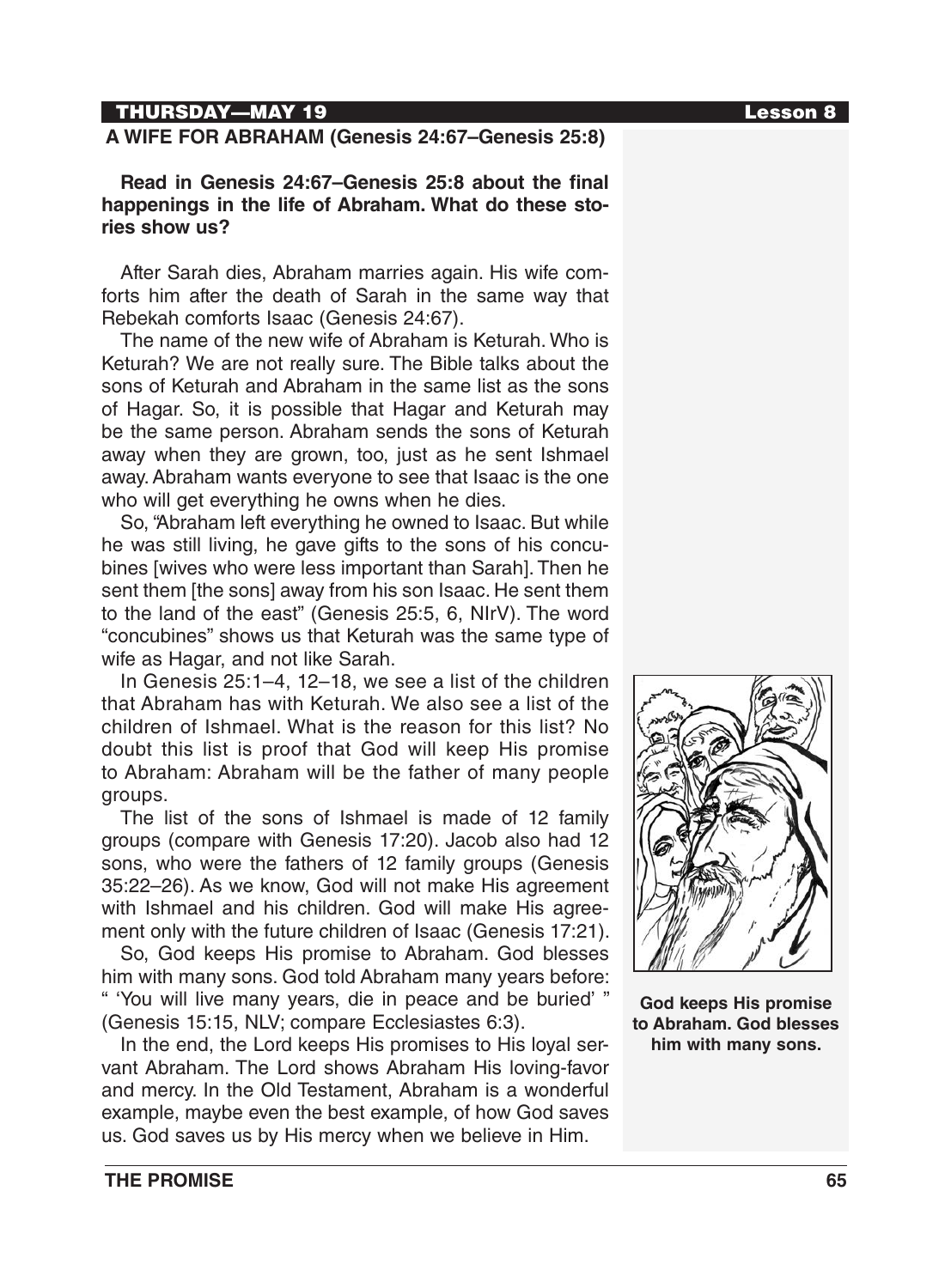### Lesson 8 FRIDAY—MAY 20

**ADDITIONAL THOUGHT:** Abraham was a special messenger from God. God shared His plans with Abraham (Genesis 18:17). God showed Abraham His plan to save humans by the death of His Son.

"Isaac is a word picture for Jesus, the Son of God. God will give Jesus as an offering for the sins of everyone on earth. God wants Abraham to understand the Good News about Jesus and how His saving plan works. So, God gives Abraham a test. God commands Abraham to kill his precious son, Isaac. Abraham suffers deeply during this test. God allows Abraham to suffer in this way for a reason. The pain and suffering from this experience will help Abraham understand the plan of God to save humans. Abraham learns how much God must give when He gives us His Son to save us from sin. Nothing else that Abraham experiences comes close to matching the suffering he feels when he obeys the command from God to kill Isaac."—Ellen G. White, *Testimonies for the Church*, volume 3, page 369, adapted.

"Abraham becomes an old man. He expects to die soon. But he needs to do one more thing before he dies. Then he will be sure that God can keep His promises to His future children. Abraham must find Isaac a wife. God chooses Isaac as the one to keep the knowledge of His law safe. God also chooses Isaac to be the father of the chosen people. The people of Canaan worship false gods. So, God does not allow His people to marry the Canaanites. God knows what will happen if His people marry the Canaanites. The Canaanites will lead His people to turn away from Him completely. . . . To Abraham, the choice of a wife for Isaac is very important business. Abraham wants his son to marry a woman who will not lead him from God. . . . Isaac trusts his father to choose the best wife for him. Isaac believes that God Himself will lead out in choosing a wife for him."—Ellen G. White, *Patriarchs and Prophets*, page 171, adapted.

# **DISCUSSION QUESTIONS:**

1 Abraham was willing to kill Isaac to please God. How much faith and strength do you think he needed to do that? What surprises you and troubles you about this story?

2 What about your freedom to choose? Why must we have free choice as Christians? What examples do we have in the Bible about free choice? Sometimes people made the wrong choices. How do these stories show us that God worked out His saving plan for their lives anyway?



**"Abraham wants his son to marry a woman who will not lead him from God."**